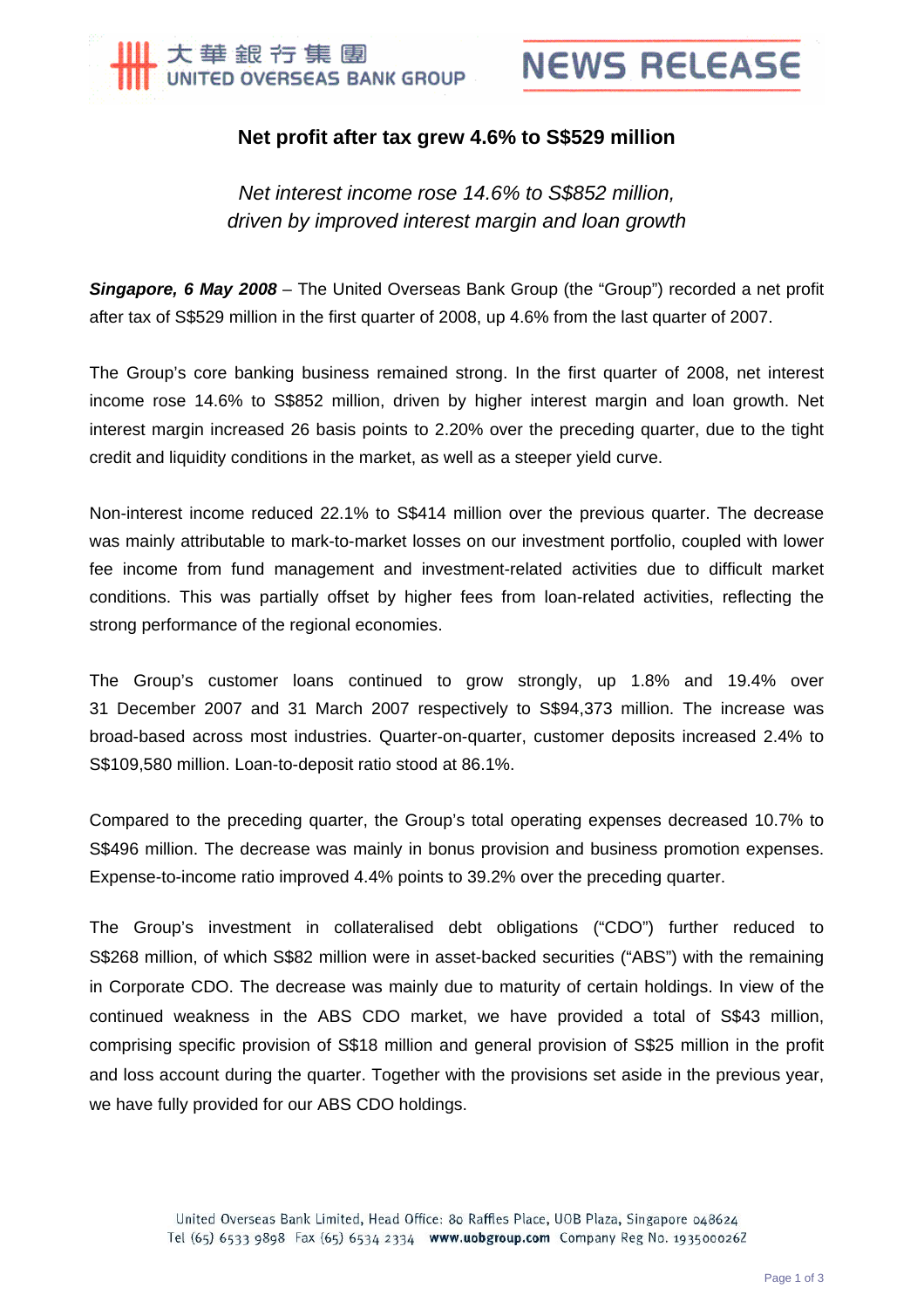The Group continued to see improvement in its asset quality. Non-performing loans ("NPL") decreased 6.5% to S\$1,602 million as at 31 March 2008. The NPL ratio improved to 1.6% from 1.8% and 3.7% as at 31 December 2007 and 31 March 2007 respectively. The charge-off ratio for loans remained low at 4 basis points. The Group also set aside additional S\$22 million in general provision for new loans booked during the quarter.

Shareholders' equity reduced 1.9% to S\$16,992 million over 31 December 2007. The decrease was attributed mainly to unrealised mark-to-market losses on the investment portfolio, reflecting the wider credit spreads and liquidity crunch in the financial market. The unrealised losses should reverse when the market conditions ease.

The Group adopted Basel II for its computation of capital adequacy ratios ("CAR") in accordance with the revised MAS Notice 637 with effect from January 2008. The tier-one CAR of 9.9% and total CAR of 14.3% are well above the minimum 6% and 10% required by the Monetary Authority of Singapore.

Mr Wee Ee Cheong, the Group's Deputy Chairman and CEO said, "Amidst current market volatilities, we expect loans growth to moderate this year. But there are always opportunities during challenging times. Looking ahead, we will continue to stay focused on building our core business and regional platform, adopt a disciplined approach in balance sheet management, while seeking opportunities for long-term, sustainable growth."